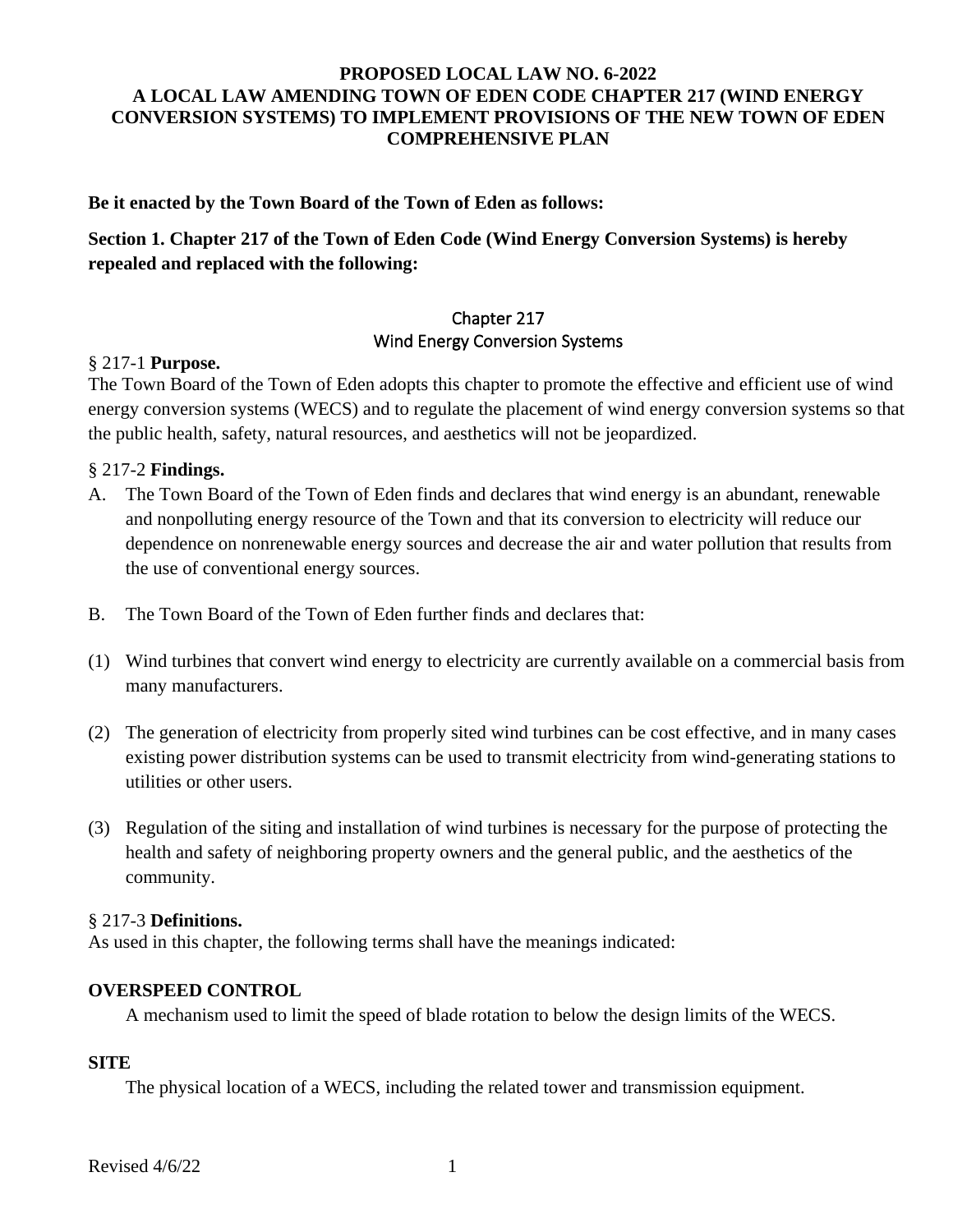### **SWEPT AREA**

The largest area of the WECS which extracts energy from the wind stream. In a conventional propellertype WECS, there is a direct relationship between swept area and the rotor diameter.

### **TOTAL HEIGHT**

The height of the tower and the furthest vertical extension of the WECS.

## **WIND ENERGY CONVERSION SYSTEM (WECS)**

A machine that converts the kinetic energy in the wind into a usable form (commonly know as a "wind turbine" or "windmill"). The WECS includes all parts of the system except the tower and the transmission equipment; the turbine or windmill may be on a horizontal or vertical axis, rotor or propeller. A WECS shall be designed and used for electricity generation to be used on the property in which it is located and not for commercial use.

### **WIND MEASUREMENT TOWER**

A tower used for the measurement of meteorological data such as temperature, wind speed and wind direction, which may be installed prior to or in conjunction with a WECS or Windmill Farm.

## **WINDMILL FARMS**

More than one WECS (two or more wind turbines or windmills) located within one site or adjacent sites designed and used for the commercial delivery of electricity to the power grid, including all related infrastructure, collection and distribution lines, substations/transformers, access road(s), accessory structures, and related accessory equipment or facilities. May also be referred to as a "utility-scale WECS" or "wind farm."

### § 217-4 **Requirements.**

No WECS shall be permitted in the Town of Eden unless a Special Permit has been issued by the Town Board and Site Plan Approval has been issued by the Planning Board in accordance with the provisions of this Chapter.

- A. Zoning district requirements.
- (1) Districts permitted.
	- (a) A WECS may be allowed in the Parkland (PK), Agricultural Priority (AG), Rural Residential (RR), Neighborhood Residential (R2), and Light Industrial (LI) Zoning Districts of the Town of Eden only by special use permit, subject to the lot and setback requirements contained herein.
	- (b) A windmill farm and/or wind measurement tower may be allowed in the Rural Residential (RR) and Light Industrial (LI) Zoning Districts of the Town of Eden only by special use permit subject to the lot, setback, siting, and other requirements contained herein.
- (2) Neither a WECS nor a windmill farm shall be allowed in the Mixed-Use 1/2 (MU-1/MU-2) Zoning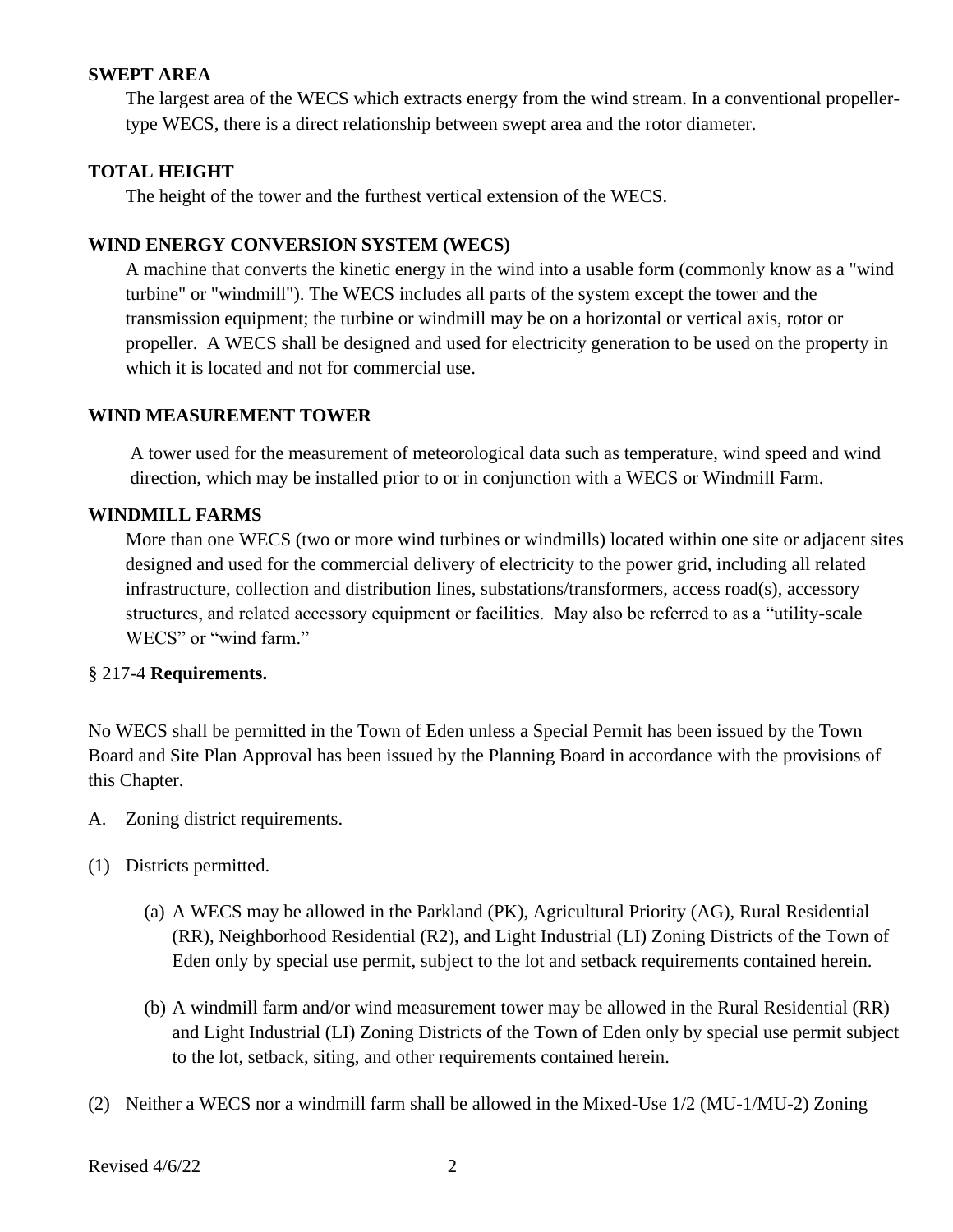Districts.

- B. Application requirements. All site plan applications and special use permit applications for WECS and windmill farms shall meet the requirements of §§ **225-30** and **225-46** of the Eden Town Code and include a drawing that depicts the following additional requirements:
- (1) Property lines and physical dimensions of the site.
- (2) Location, approximate dimensions and types of major existing structures and uses on site.
- (3) Location and elevation of the proposed WECS.
- (4) Location of all aboveground utility lines on site or within one radius of the total height of the WECS.
- (5) Location and size of structures and trees above 35 feet within a five-hundred-foot radius of the proposed WECS. For purposes of this requirement, electrical transmission and distribution lines, antennas and slender or open lattice towers are not considered structures.
- (6) Show the zoning designations of the immediate and adjacent sites and the locations of any buildings or improvements that are within the fall zone of a proposed tower as set forth in Chapter **225**, Zoning.
- (7) Include make, model, picture and manufacturer's specifications, including noise decibels.
- C. General provisions. Approval of all site plans or special use permits for the installation of a WECS or windmill farm shall comply with the following requirements:
- (1) WECS size. This chapter covers those WECS of any size.
- (2) Water pumpers. Nonelectrical windmills used for pumping water may be exempted from the provisions of Subsection **C(3)** through **(15)**, but they must be sited in such a manner as to maintain a clear fall zone of 1.5 times the height of the structure.
- (3) Compliance with Building Code.
- (a) Building permit applications shall be accompanied by standard drawings of structural components of the wind energy conversion system, including support structures, tower, base and footings. Drawings and any necessary calculations shall be certified, in writing, by a New York State registered professional engineer that the system complies with the current building code. This certification would normally be supplied by the manufacturer.
- (b) Where the structural components or installation vary from the standard design or specification, the proposed modifications shall be certified by a New York State registered professional engineer for compliance with the seismic and structural design provisions of the Building Code.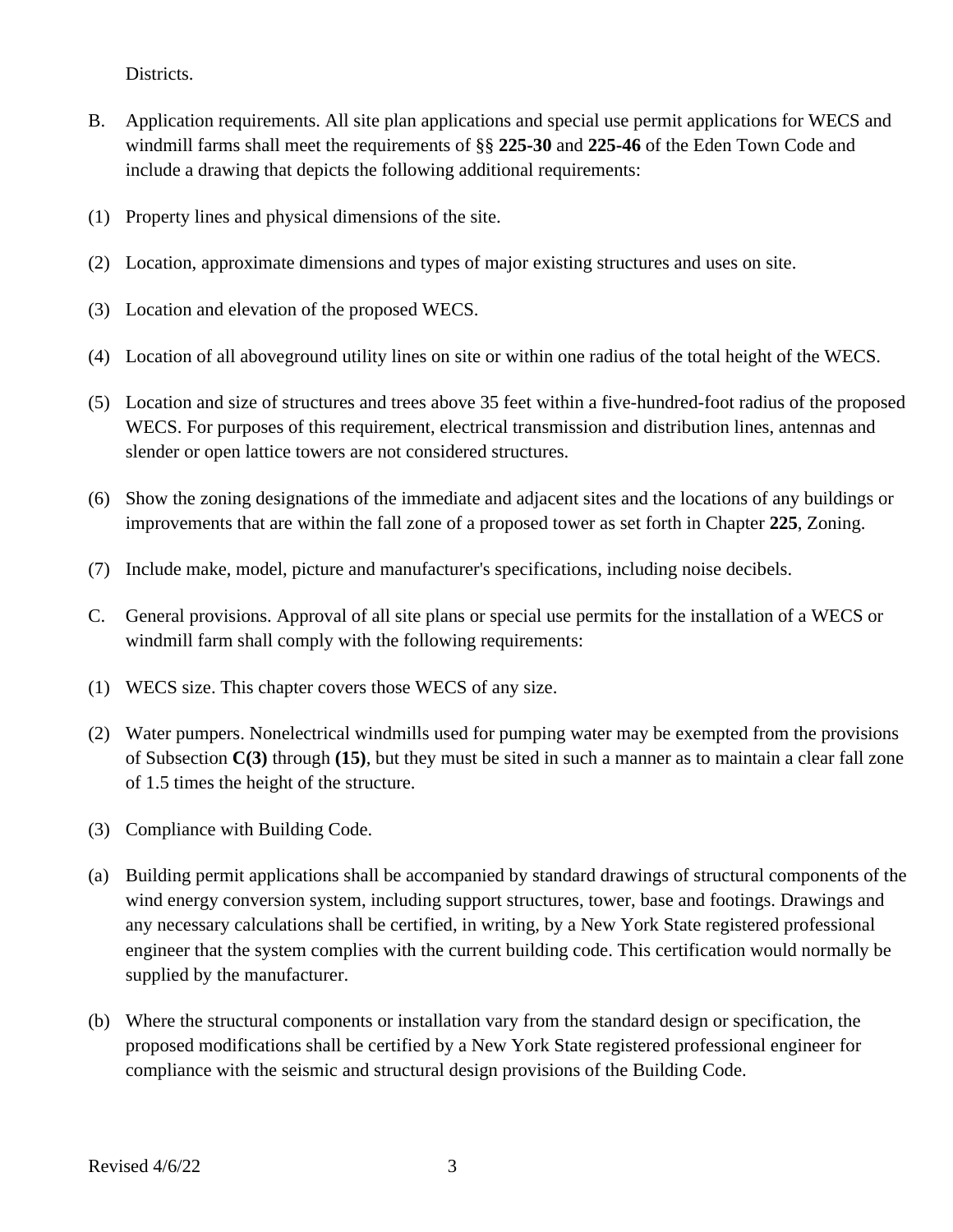- (4) Compliance with Electrical Code.
- (a) Building permit applications shall be accompanied by a line drawing identifying the electrical components of the wind system to be installed in sufficient detail to allow for a determination that the manner of installation conforms to the electrical code. The application shall include a statement from a New York State registered professional engineer indicating that the electrical system conforms with good engineering practices and complies with the electrical code. This certification would normally be supplied by the manufacturer. All equipment and materials shall be used or installed in accordance with such drawings and diagrams.
- (b) Where the electrical components of an installation vary from the standard design or specifications, the proposed modifications shall be reviewed and certified by a New York State registered professional engineer for compliance with the requirements of the electrical code and good engineering practices.
- (5) Rotor safety. Each WECS shall be equipped with both manual and automatic controls to limit the rotational speed of the blade below the design limits of the rotor. Additionally, certification of appropriate clear zones for ice throw or blade throw (in the case of an exploding/malfunctioning turbine or propellor in accordance with Loss of Blade Theory) and structural compatibility of the proposed tower with the turbine and rotor(s) shall also be provided. The application must include a statement by a New York State registered professional engineer certifying that these safety components have been included and the siting, design, and fabrication for the proposed use is in accordance with good engineering practices. This certification would normally be supplied by the manufacturer.
- (6) Guy wires. Anchor points for guy wires for the WECS tower shall be located within property lines and not on or across any aboveground electrical transmission or distribution line. The point of ground attachment for the guy wires shall be enclosed by a fence six feet high.
- (7) Tower access. Towers should have either:
- (a) Tower-climbing apparatus located no closer than 12 feet to the ground.
- (b) A locked anticlimb device installed on the tower; or
- (c) The tower shall be completely enclosed by a locked, protective fence at least six feet high. For windmill farms a protective fence at least six feet high enclosing the entire site may be considered.
- (8) Noise. The WECS shall meet the requirements of any existing noise ordinance of the Town of Eden. In general, the noise of the turbine shall not exceed 50 dba, as measured at the boundaries of all the closest parcels that are owned by non-site owners and abut the site parcels. The applicant shall provide this information or otherwise provide compliance with these regulations should irregularities be noted after construction. Waivers may be granted subject to standards set forth in the special use permit (see §217- 5E).
- (9) Electromagnetic interference. The WECS shall be operated such that no disruptive electromagnetic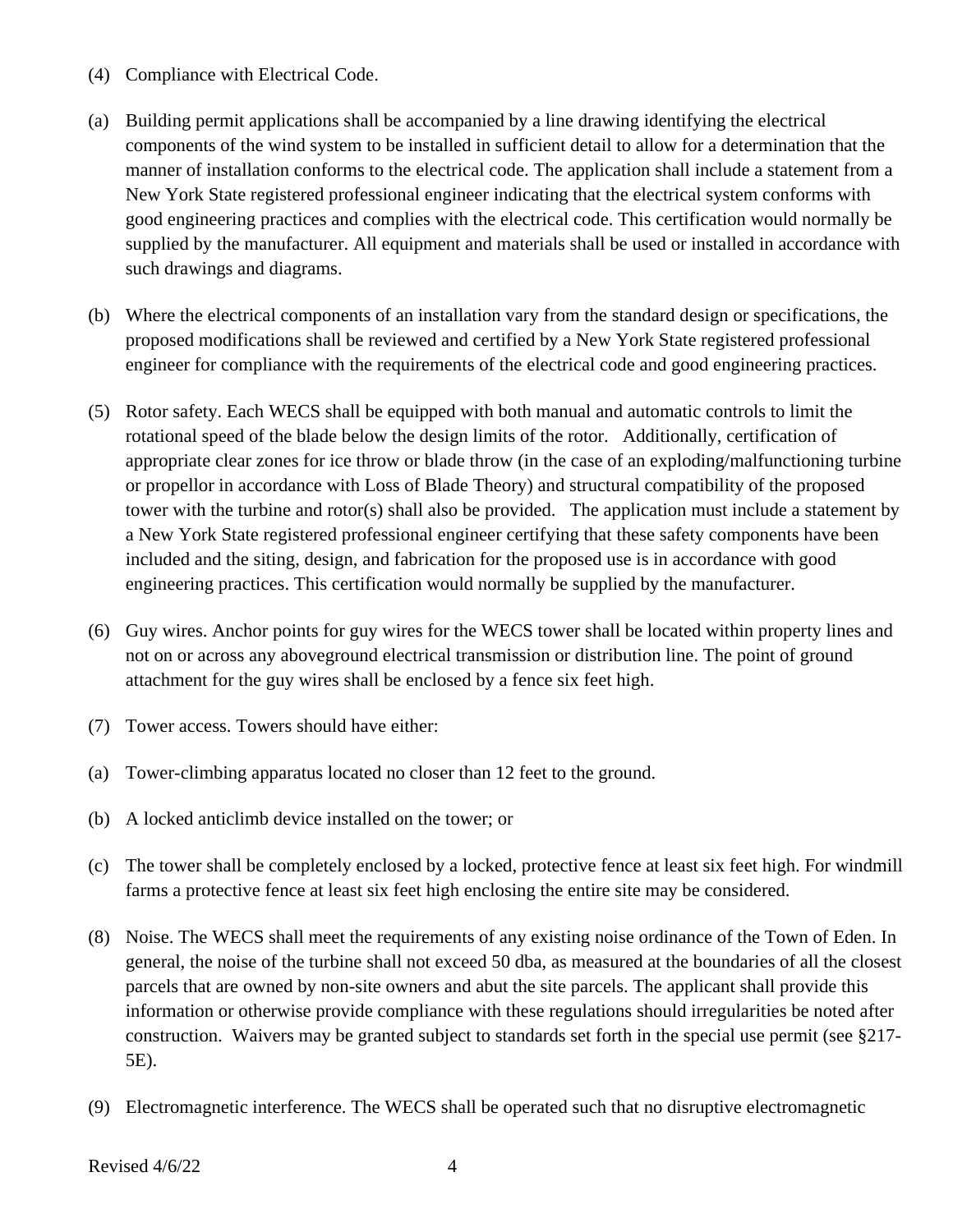interference is caused. If it has been demonstrated to a Town Building and Zoning Inspector that a wind energy conversion system is causing harmful interference, the operator shall promptly mitigate the harmful interference.

- (10) Signs. At least one sign shall be posted at the base of the tower warning of electrical shock or high voltage.
- (11) Height. The minimum height of the lowest part of the swept area of any WECS shall be 30 feet above the highest existing major structure or tree within a two-hundred-fifty-foot radius. For purposes of this requirement, electrical transmission and distribution lines, antennas and slender or open-lattice towers are not considered structures. The total height of any WECS shall be equal to or less than 200 feet.
- (12) Setbacks.
- (a) WECS shall be set back from any property line, aboveground utility line or other WECS a distance of 1.5 times the total height. The WECS shall also not be placed in the front yard of any existing structure.
- (b) In the case of cluster development, a WECS shall be erected within the common open space area and shall be set back from all residences a distance greater than Subsection **C(12)(a)** above.
- (c) Contiguous property owners may construct a WECS for use in common, provided that the required setback, as defined in Subsection **C(12)(a)** above, is maintained relative to the property lines of nonparticipant owners.
- (d) The Zoning Board of Appeals is hereby authorized to review and approve use and area variances from the requirements contained in this Chapter or in Chapter 225, Zoning.
- (13) Utility interconnection (for those WECS which will be interconnected to a utility grid). If proposed, no wind turbine shall be installed until evidence has been given of a signed interconnection agreement, or letter of intent, with the interconnecting utility company. For a WECS, interconnection is permitted as a secondary element of the overall use, but shall in no way be used for commercial purposes.
- (14) Abatement. If a wind energy conversion system or systems are not maintained in operational condition for a period of one year and/or pose a potential safety hazard, the owner or operator shall take expeditious action to remedy the situation upon notice by the Town of Eden and it's duly authorized representatives. The Town of Eden reserves the authority to abate any hazardous situation and to pass the cost of such abatement onto the owner or operator of the system. If the Town of Eden determines that the WECS has been abandoned or poses a safety hazard, the system shall be removed within 45 days of written notice to the owner or operator of the system with windmill farms subject to the decommission and restoration as noted herein.
- (15) Liability insurance. The applicant, owner, lessee or assignee shall maintain a current insurance policy which will cover installation and operation of the wind energy conversion system at all times. As a part of the application review process, the Town may require proof that the applicant is carrying sufficient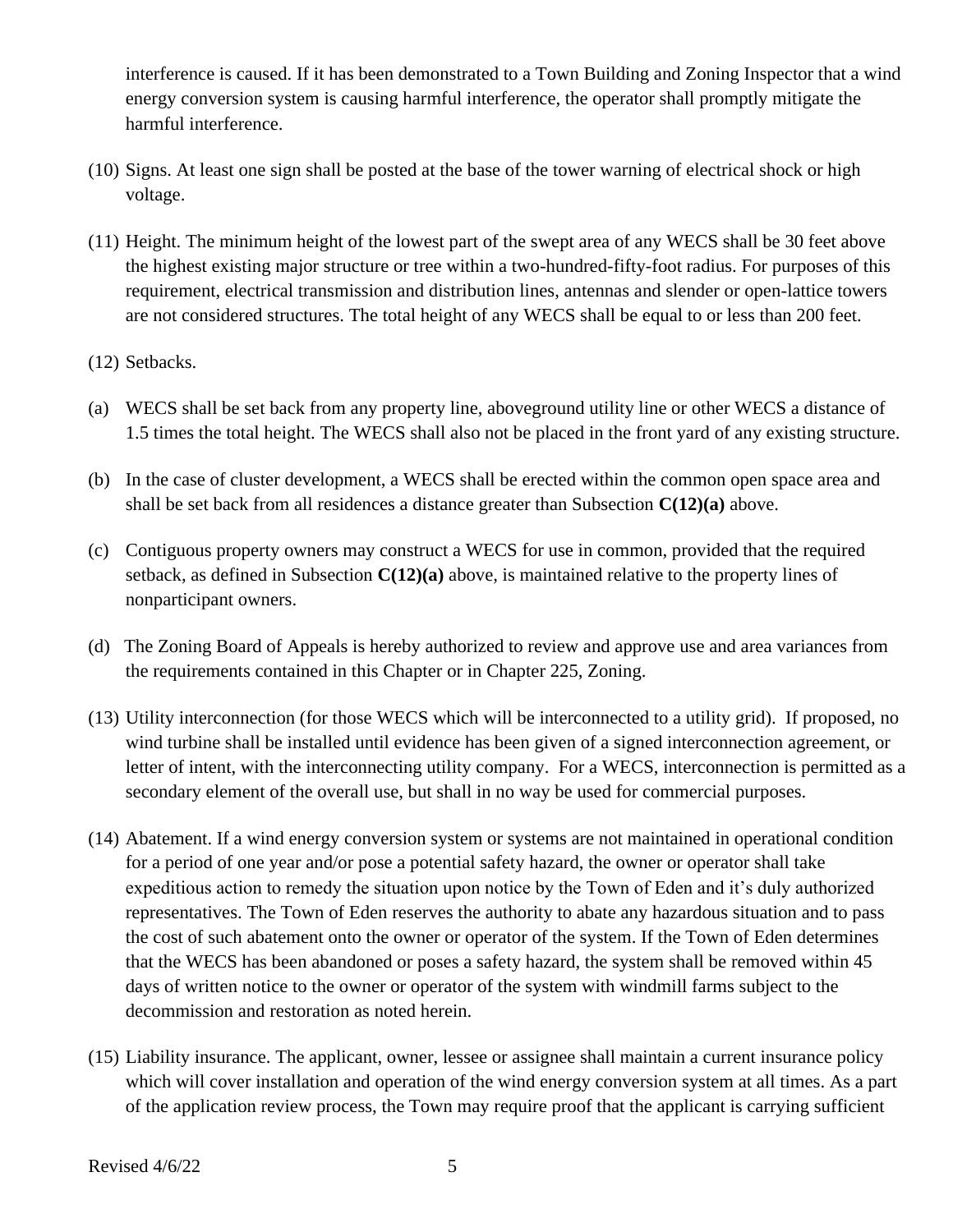liability, workers compensation, etc. during installation and operation of proposed facility. Limits for said policy shall be set on size and scope of each project.

- (16) Lighting of tower. Lighting of the tower for aircraft and helicopters will conform with FAA standards for wattage and color, when required.
- (17) Environmental impact. Any WECS or windmill farm project will be subject to the State Environmental Quality Review Act (SEQRA); a windmill farm will require a visual assessment. The visual assessment shall include viewshed mapping and/or cross section analysis to identify any areas of potential visual impact as well as the potential impact of any adjoining properties with respect to "rotor flicker" as a result of shadows cast from the rotating blades. This assessment shall include an evaluation of potential impacts and recommended visual mitigation measures.
- (18) Decommissioning and restoration. For windmill farms, the applicant shall include the following information regarding decommissioning of the project and restoring the site:
- (a) Decommissioning plan. A formal plan shall be submitted to include the following elements:
- [1] The anticipated life of the project, including any potential lease extensions;
- [2] The estimated full decommissioning costs (no including salvage value) in current dollars as well as an inflation escalation for the life of the project, certified by a NYS licensed professional engineer;
- [3] The method and schedule for updating the costs of decommissioning and restoration;
- [4] The method of ensuring that funds will be available for decommissioning and restoration; and
- [5] The anticipated manner in which the project will be decommissioned and the site restored to original conditions.
- (b) The Planning Board and/or the Town Board shall require the applicant to provide an appropriate and adequate demolition bond for purposes of removing the WECS facility in case the applicant fails to do so as required above. Proof of this bond shall be provided each year or at renewal time of any special permit.
- (c) The sufficiency of the demolition bond shall be confirmed at least every five years by an analysis and report of the cost of removal and property restoration to be performed by a New York State licensed professional engineer, the cost of same to be borne by the applicant. If said analysis and report determines that the amount of the bond in force is insufficient to cover the removal, disposal and restoration costs, the bond shall be increased to the amount necessary to cover such costs within 10 days of the applicant's receipt of such report.
- (19) Host Community Agreement. To ensure that windmill farm projects adequately benefit the overall community and that wind energy resources are used to support and mitigate the costs and impacts the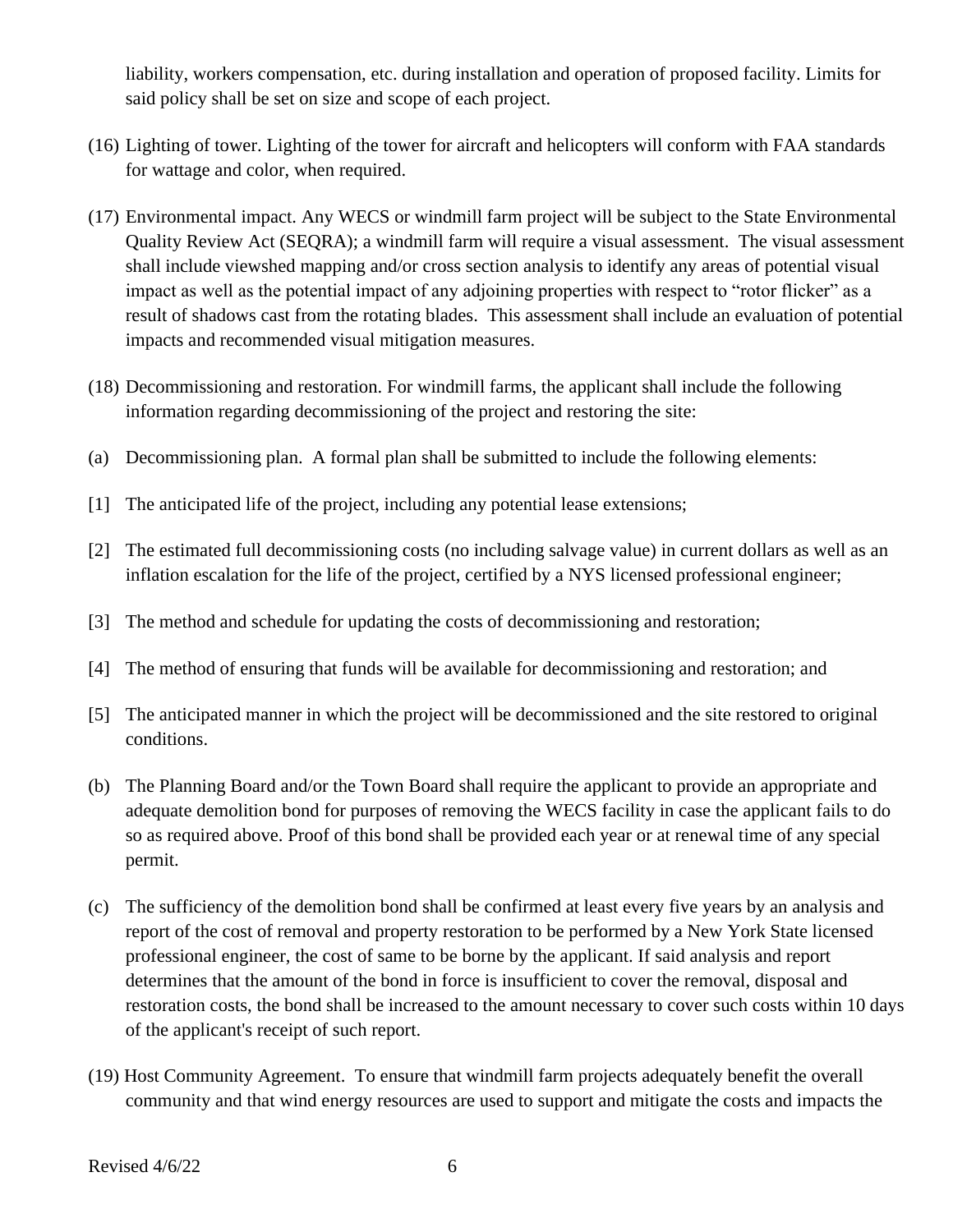wind development will have on the community, applicants for windmill farm projects shall enter into a Host Community Agreement (HCA) with the Town. The applicant or its successors shall be required to pay the Town a mutually agreed upon Host Community Fee annually to compensate the Town for any expenses (e.g., monitoring, inspections) and environmental impacts associated with the project as may be necessary to protect the Town's and its citizen's interest. The Host Community Fee shall be in addition to any payment in lieu of taxes (PILOT) which may be authorized to be collected by the Town.

(20) Road Use Agreement. To ensure that local roads are protected and repaired and impacts to traffic and local business operations are accounted for, the applicant shall supply the Town with a plan for designated hauling routes for windmill farm project equipment. A road use agreement shall be executed with the appropriate agency of jurisdiction for the remediation of damaged roads upon completion of the installation or maintenance of a WECS and for adequate maintenance of the roads during construction such that the roads remain open and passable. Prior to the issuance of any building permit, a bond or other surety acceptable to the agency and sufficient to compensate the Town for any damage to public roads shall be secured and provided to the Town.

### § 217-5 **Additional special use permit requirements.**

Application. Every application for a special use permit shall be made, in writing, to the Town Board in accordance with the requirements of the Town, shall be accompanied by a filing fee as set forth in the Town's Standard Schedule of Fees. In addition to these fees, the Town may hire consultants and/or experts as necessary to provide technical review and evaluation. The applicant shall deposit with the Town funds sufficient to reimburse the Town for all reasonable costs of consultants in connection with the review of the application. The special use permit application will include the following:

- A. Name and address of the applicant.
- B. Evidence that the applicant is the owner of the premises involved or that the applicant has written permission of the owner to make such an application.
- C. A plot plan and development plan drawn in accordance with § **217-4** and § **225-30D** of the Town Code.
- (1) Property line and physical dimensions of the proposed site;
- (2) Location, approximate dimensions and types of major existing structures and uses of the site;
- (3) Location and elevation of the proposed WECS;
- (4) Where applicable, the location of all transmission facilities proposed for installation; and
- (5) Where applicable, the location of all road and other service structures proposed as part of the installation.
- (6) Where applicable, all transmission lines and wiring shall be buried to the power grid connection (including along any roads or highways) and include necessary encasements in accordance with the